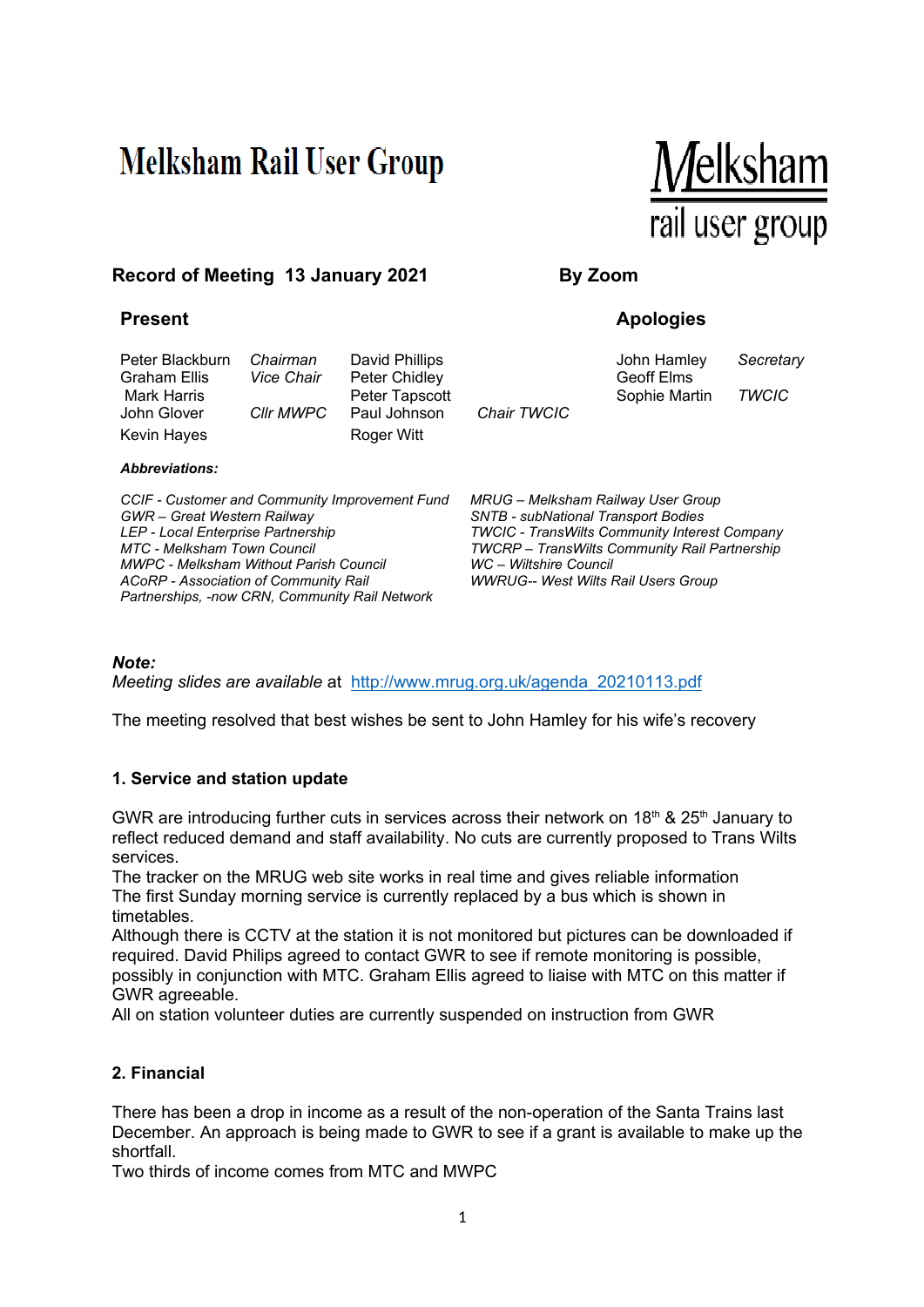## **3. Diary**

The next meeting will be on  $17<sup>th</sup>$  March 2021 by Zoom

The draft meeting schedule for 2021 follows. Meetings will be zoom or at the United Reformed church hall (in which case, it is hoped that a zoom monitor can also be provided). All will start at 19:30.

17th March 2021 19th May 2021 (AGM) 14th July 2021 15th September 2021 17th November 2021

Other **DRAFT** dates of interest

3rd April 2021 - Official Opening by TransWilts of the Melksham Hub 16th May 2021 - First day of any changes for summer to timetable 17th May 2021 - TransWilts members update – needs ticket, members only 1st December 2021 - Santa's Elves - present wrapping 5th December 2021 – Melksham Santa outing 12th December 2021 - First day of 2022 timetable

To be added to the diary as and when planned:

Melksham Party in the Park Melksham Carnival Melksham River and Food Festival Melksham Maker's Markets Imber bus running day Trip by train to Weston-super-Mare

#### **3. Bus report**

All services are running in accordance with the timetable introduced last year although the possibility of future cuts should not be ruled out.

#### **4. Web Site and Social Media**

The web site is well used and contains details of train and bus times. Contact details of taxi firms are also included. All details are updated to reflect any known changes. Social media is also well used.

#### **5. Melksham Bypass Proposals**

The submission prepared by Graham Ellis was agreed with the addition that any proposals for the bypass should not prejudice any proposals in the draft Melksham Local Plan. *Note: Draft submission included in meeting slides referenced above*